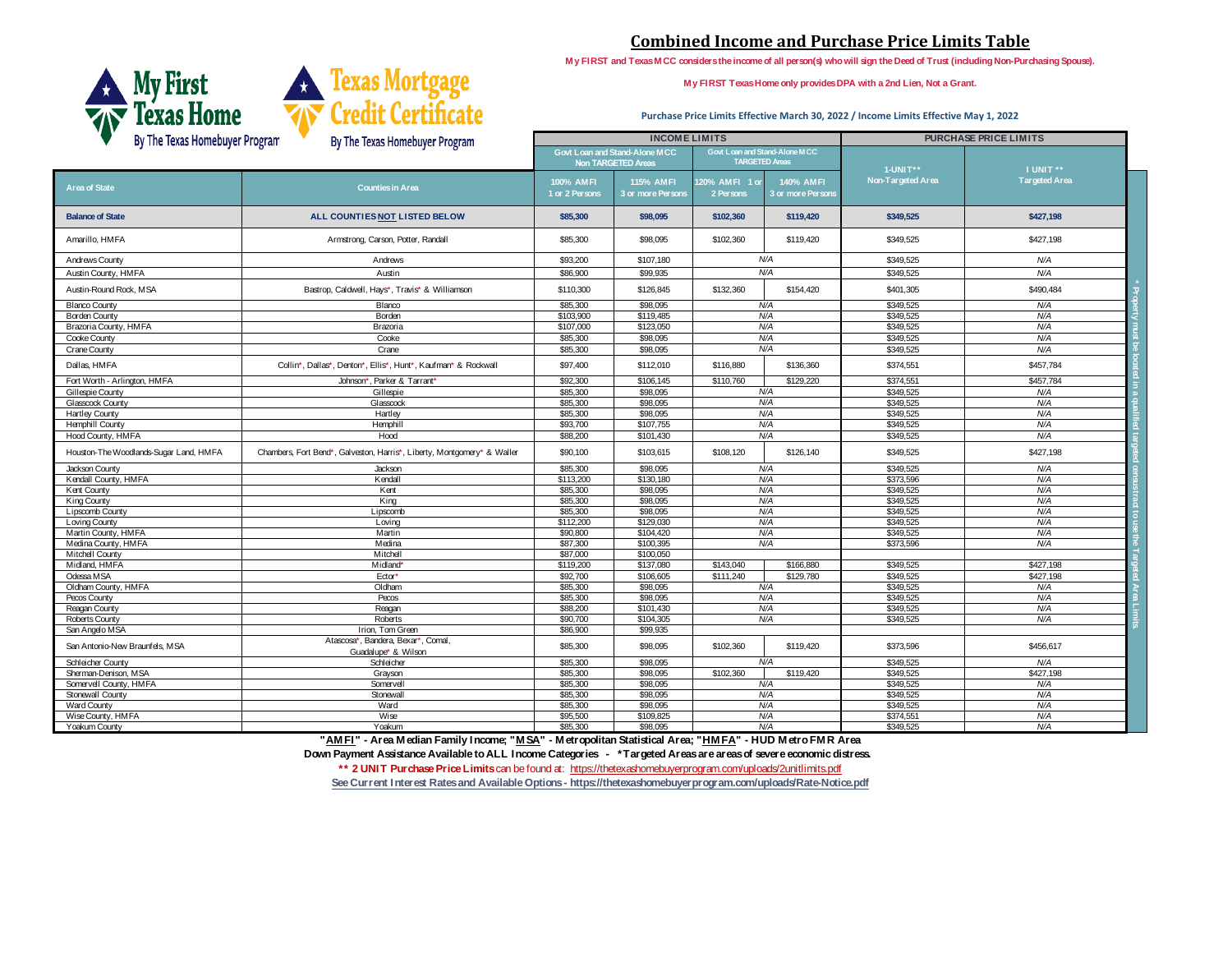| <b>My Choice</b>               |
|--------------------------------|
| <sup>7</sup> Texas Home        |
| By The Texas Homebuyer Program |

|                                        | By The Texas Homebuyer Program                                          | <b>INCOME LIMITS</b>                                                       |                                                                         |                                                               | <b>PURCHASE PRICE LIMITS</b>                                      |  |
|----------------------------------------|-------------------------------------------------------------------------|----------------------------------------------------------------------------|-------------------------------------------------------------------------|---------------------------------------------------------------|-------------------------------------------------------------------|--|
|                                        |                                                                         | FNMA HFA Preferred Conv.                                                   | <b>FHA VA USDA</b>                                                      | <b>FHA VA USDA</b>                                            |                                                                   |  |
| <b>AREA OF STATE</b>                   | <b>COUNTIESIN AREA</b>                                                  | Below 80% AMFI Only<br><b>FNMA HFA PREFERRED</b><br><b>Any family Size</b> | <b>125% AMFI</b><br><b>NON-TARGETED AREAS</b><br><b>Any Family Size</b> | 140% AMFI<br><b>TARGETED AREAS*</b><br><b>Any Family Size</b> | No Purchase Price Limits Apply<br><b>Follow Agency Guidelines</b> |  |
| <b>Balance of State</b>                | ALL COUNTIES NOT LISTED BELOW                                           | <b>See FNMA Counties</b><br>on following page                              | \$106,625                                                               | \$119,420                                                     | <b>N/A</b>                                                        |  |
| Amarillo, HMFA                         | Armstrong, Carson, Potter, Randall                                      | \$57,520                                                                   | \$106,625                                                               | \$119,420                                                     | N/A                                                               |  |
| <b>Andrews County</b>                  | Andrews                                                                 | \$71,840                                                                   | \$116,500                                                               | N/A                                                           | N/A                                                               |  |
| Austin County, HMFA                    | Austin                                                                  | \$63,840                                                                   | \$108,625                                                               | N/A                                                           | N/A                                                               |  |
| Austin-Round Rock, MSA                 | Bastrop, Caldwell, Hays*, Travis* & Williamson                          | \$79,120                                                                   | \$137,875                                                               | \$154,420                                                     | N/A                                                               |  |
| <b>Blanco County</b>                   | Blanco                                                                  | \$58,000                                                                   | \$106,625                                                               | N/A                                                           | N/A                                                               |  |
| <b>Borden County</b>                   | Borden                                                                  | \$75,360                                                                   | \$129,875                                                               | N/A                                                           | N/A                                                               |  |
| Brazoria County, HMFA                  | Brazoria                                                                | \$63,840                                                                   | \$133,750                                                               | N/A                                                           | N/A                                                               |  |
| Cooke County                           | Cooke                                                                   | \$58,320                                                                   | \$106,625                                                               | N/A                                                           | N/A                                                               |  |
| <b>Crane County</b>                    | Crane                                                                   | \$64,800                                                                   | \$106,625                                                               | N/A                                                           | N/A                                                               |  |
| Dallas, HMFA                           | Collin*, Dallas*, Denton*, Ellis*, Hunt*, Kaufman* & Rockwall           | \$68,640                                                                   | \$121,750                                                               | \$136,360                                                     | N/A                                                               |  |
| Fort Worth - Arlington, HMFA           | Johnson*, Parker & Tarrant*                                             | \$68,640                                                                   | \$115,375                                                               | \$129,220                                                     | N/A                                                               |  |
| Gillespie County                       | Gillespie                                                               | \$59,120                                                                   | \$106,625                                                               | N/A                                                           | N/A                                                               |  |
| <b>Glasscock County</b>                | Glasscock                                                               | \$61,520                                                                   | \$106,625                                                               | N/A                                                           | N/A                                                               |  |
| <b>Hartley County</b>                  | Hartley                                                                 | \$55,360                                                                   | \$106,625                                                               | N/A                                                           | N/A                                                               |  |
| <b>Hemphill County</b>                 | Hemphill                                                                | \$56,240                                                                   | \$117,125                                                               | N/A                                                           | N/A                                                               |  |
| Hood County, HMFA                      | Hood                                                                    | \$68,640                                                                   | \$110,250                                                               | N/A                                                           | N/A                                                               |  |
| Houston-The Woodlands-Sugar Land, HMFA | Chambers, Fort Bend*, Galveston, Harris*, Liberty, Montgomery* & Waller | \$63,840                                                                   | \$112,625                                                               | \$126,140                                                     | N/A                                                               |  |
| Jackson County                         | Jackson                                                                 | \$63,760                                                                   | \$106,625                                                               | N/A                                                           | N/A                                                               |  |
| Kendall County, HMFA                   | Kendall                                                                 | \$59,680                                                                   | \$141,500                                                               | N/A                                                           | N/A                                                               |  |
| <b>Kent County</b>                     | Kent                                                                    | \$61,840                                                                   | \$106,625                                                               | N/A                                                           | N/A                                                               |  |
| King County                            | King                                                                    | \$62,640                                                                   | \$106,625                                                               | N/A                                                           | N/A                                                               |  |
| Lipscomb County                        | Lipscomb                                                                | \$60,880                                                                   | \$106,625                                                               | N/A                                                           | N/A                                                               |  |
| <b>Loving County</b>                   | Loving                                                                  | \$78,000                                                                   | \$140,250                                                               | N/A                                                           | N/A                                                               |  |
| Martin County, HMFA                    | Martin                                                                  | \$78,400                                                                   | \$113,500                                                               | N/A                                                           | N/A                                                               |  |
| Medina County, HMFA                    | Medina                                                                  | \$59,680                                                                   | \$109,125                                                               | N/A                                                           | N/A                                                               |  |
| Midland, HMFA                          | Midland*                                                                | \$78,400                                                                   | \$149,000                                                               | \$166,880                                                     | N/A                                                               |  |
| <b>Mitchell County</b>                 | Mitchell                                                                | \$63,040                                                                   | \$108,750                                                               | \$121,800                                                     |                                                                   |  |
| Odessa MSA                             | Ector*                                                                  | \$67,440                                                                   | \$115,875                                                               | \$129,780                                                     | N/A                                                               |  |
| Oldham County, HMFA                    | Oldham                                                                  | \$57,520                                                                   | \$106,625                                                               | N/A                                                           | N/A                                                               |  |
| Pecos County                           | Pecos                                                                   | \$51,200                                                                   | \$106,625                                                               | N/A                                                           | N/A                                                               |  |
| Reagan County                          | Reagan                                                                  | \$62,240                                                                   | \$110,250                                                               | N/A                                                           | N/A                                                               |  |
| <b>Roberts County</b>                  | Roberts                                                                 | \$70,000                                                                   | \$113,375                                                               | N/A                                                           | N/A                                                               |  |
| San Angelo MSA                         | Irion, Tom Green                                                        | \$54,800                                                                   | \$108,625                                                               | N/A                                                           |                                                                   |  |
| San Antonio-New Braunfels, MSA         | Atascosa*, Bandera, Bexar*, Comal, Guadalupe* & Wilson                  | \$59,680                                                                   | \$106,625                                                               | \$119,420                                                     | N/A                                                               |  |
| Schleicher County                      | Schleicher                                                              | \$59,520                                                                   | \$106,625                                                               | N/A                                                           | N/A                                                               |  |
| Sherman-Denison, MSA                   | Grayson                                                                 | \$56,400                                                                   | \$106,625                                                               | \$119,420                                                     | N/A                                                               |  |
| Somervell County, HMFA                 | Somervell                                                               | \$68,640                                                                   | \$106,625                                                               | N/A                                                           | N/A                                                               |  |
| Stonewall County                       | Stonewall                                                               | \$65,680                                                                   | \$106,625                                                               | N/A                                                           | N/A                                                               |  |
| <b>Ward County</b>                     | Ward                                                                    | \$63,680                                                                   | \$106,625                                                               | N/A                                                           | N/A                                                               |  |
| Wise County, HMFA                      | Wise                                                                    | \$68,640                                                                   | \$119,375                                                               | N/A                                                           | N/A                                                               |  |
| Yoakum County                          | Yoakum                                                                  | \$63,840                                                                   | \$106,625                                                               | N/A                                                           | N/A                                                               |  |

## **TDHCA My Choice Texas Home Income Limits Table**

**My CHOICE Texas Home considers the standard lender income calculation (1003/credit qualifying income).**

**See Current Interest Rates and Available Options - https://thetexashomebuyerprogram.com/uploads/Rate-Notice.pdf**

**"AMFI" - Area Median Family Income; "MSA" - Metropolitan Statistical Area; "HMFA" - HUD Metro FMR Area Down Payment Assistance Available to ALL Income Categories - \*Targeted Areas are areas of severe economic distress. N/A = No Targeted Census Tracts Fannie Mae Limits for counties not shown above - See Page 2 \*\* 2 UNIT Purchase Price Limits** can be found at: https://thetexashomebuyerprogram.com/uploads/2unitlimits.pdf *For additional information please visit our website at* **https://thetexashomebuyerprogram.com/**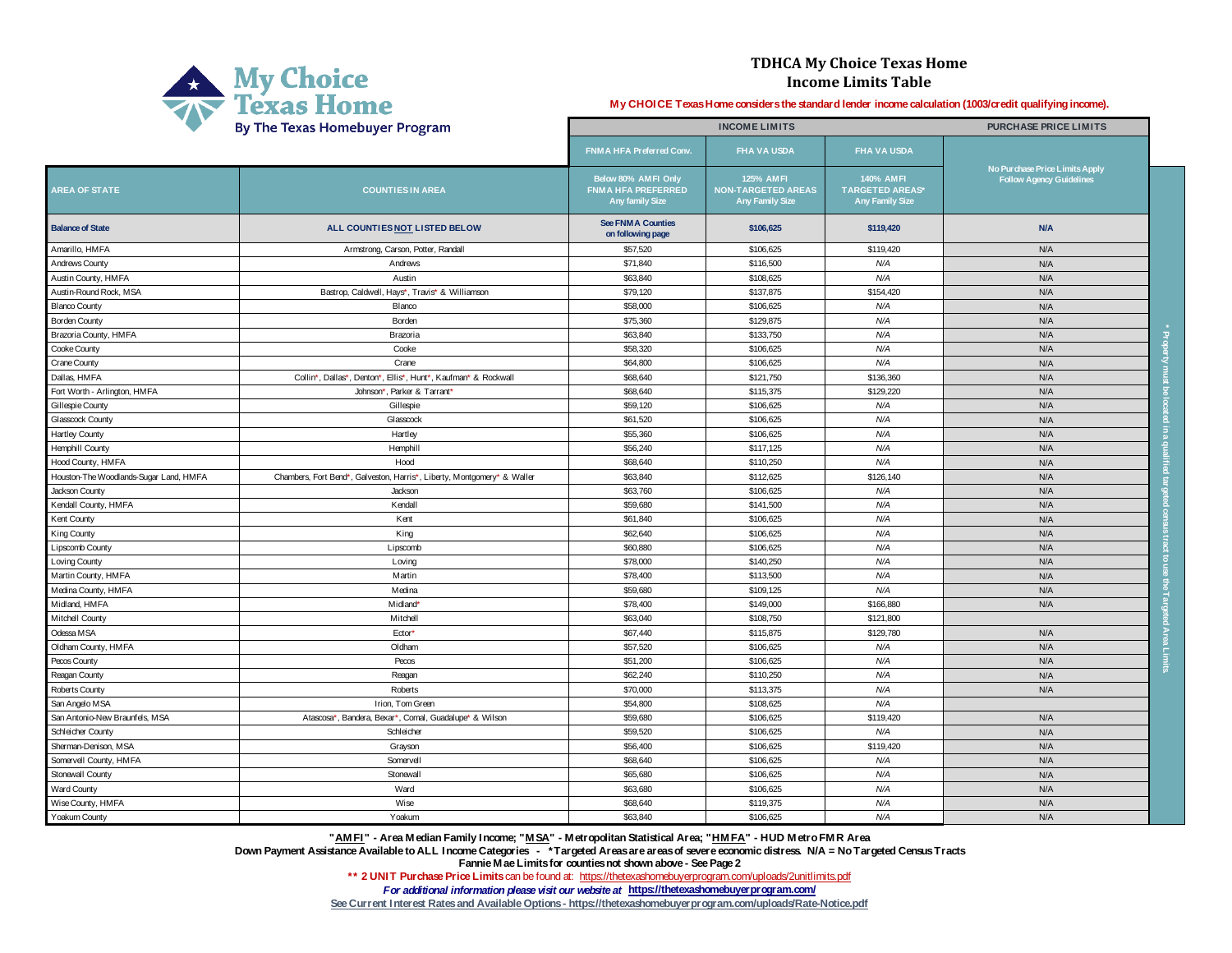| <b>Counties in TDHCA</b><br><b>Balance of State</b> | <b>FNMA 80%</b><br><b>AMI Limit</b> |
|-----------------------------------------------------|-------------------------------------|
| VICTORIA COUNTY                                     | \$<br>59,520                        |
| <b>WALKER COUNTY</b>                                | 54,080<br>\$                        |
| WASHINGTON COUNTY                                   | \$<br>57,680                        |
| <b>WEBB COUNTY</b>                                  | \$<br>43,280                        |
| <b>WHARTON COUNTY</b>                               | \$<br>51,760                        |
| <b>WHEELER COUNTY</b>                               | \$<br>48,720                        |
| WICHITA COUNTY                                      | \$<br>55,200                        |
| <b>WILBARGER COUNTY</b>                             | \$<br>48,720                        |
| <b>WILLACY COUNTY</b>                               | \$<br>48,720                        |
| WINKLER COUNTY                                      | \$<br>57,520                        |
| <b>WOOD COUNTY</b>                                  | \$<br>49,200                        |
| YOAKUM COUNTY                                       | \$<br>63,840                        |
| YOUNG COUNTY                                        | \$<br>49,680                        |
| <b>ZAPATA COUNTY</b>                                | \$<br>48,720                        |
| <b>ZAVALA COUNTY</b>                                | \$<br>48.720                        |

| <b>Counties in TDHCA</b><br><b>Balance of State</b> | <b>FNMA 80%</b><br><b>AMI Limit</b> | <b>Counties in TDHCA</b><br><b>Balance of State</b> | <b>FNMA 80%</b><br><b>AMI Limit</b> | <b>Counties in TDHCA</b><br><b>Balance of State</b> | <b>FNMA 80%</b><br><b>AMI Limit</b> | <b>Counties in TDHCA</b><br><b>Balance of State</b> | <b>FNMA 80%</b><br><b>AMI Limit</b> | <b>Counties in TDHCA</b><br><b>Balance of State</b> | <b>FNMA 80%</b><br><b>AMI Limit</b> |
|-----------------------------------------------------|-------------------------------------|-----------------------------------------------------|-------------------------------------|-----------------------------------------------------|-------------------------------------|-----------------------------------------------------|-------------------------------------|-----------------------------------------------------|-------------------------------------|
| ANDERSON COUNTY                                     | \$48,720                            | <b>DIMMIT COUNTY</b>                                | 48,720<br>\$.                       | JEFFERSON COUNTY                                    | \$51,920                            | NUECES COUNTY                                       | \$55,520                            | <b>VICTORIA COUNTY</b>                              | \$ 59,520                           |
| ANGELINA COUNTY                                     | \$48,720                            | <b>DONLEY COUNTY</b>                                | 48,720<br>\$                        | <b>JIM HOGG COUNTY</b>                              | 48,720<br>\$.                       | <b>OCHILTREE COUNTY</b>                             | \$52,080                            | <b>WALKER COUNTY</b>                                | \$54,080                            |
| ARANSAS COUNTY                                      | \$55,520                            | DUVAL COUNTY                                        | 48,720<br>\$                        | <b>JIM WELLS COUNTY</b>                             | 48,720<br>\$                        | ORANGE COUNTY                                       | \$51,920                            | <b>WASHINGTON COUNTY</b>                            | \$ 57,680                           |
| <b>ARCHER COUNTY</b>                                | \$55,200                            | <b>EASTLAND COUNTY</b>                              | 48,720<br>£.                        | JONES COUNTY                                        | 50,720<br>\$.                       | PALO PINTO COUNTY                                   | \$48,720                            | <b>WEBB COUNTY</b>                                  | \$43,280                            |
| <b>BAILEY COUNTY</b>                                | \$46,720                            | EDWARDS COUNTY                                      | \$.<br>52,000                       | <b>KARNES COUNTY</b>                                | \$.<br>53,760                       | PANOLA COUNTY                                       | \$48,720                            | <b>WHARTON COUNTY</b>                               | \$ 51,760                           |
| <b>BAYLOR COUNTY</b>                                | \$48,720                            | EL PASO COUNTY                                      | 41,200<br>\$                        | <b>KENEDY COUNTY</b>                                | 48,720                              | PARMER COUNTY                                       | \$50,560                            | <b>WHEELER COUNTY</b>                               | \$48,720                            |
| <b>BEE COUNTY</b>                                   | \$48,720                            | <b>ERATH COUNTY</b>                                 | \$<br>54,000                        | <b>KENT COUNTY</b>                                  | 61,840<br>\$                        | POLK COUNTY                                         | \$48,720                            | WICHITA COUNTY                                      | \$55,200                            |
| <b>BELL COUNTY</b>                                  | \$52,080                            | <b>FALLS COUNTY</b>                                 | 48,800<br>\$                        | <b>KERR COUNTY</b>                                  | 53,040<br>\$.                       | PRESIDIO COUNTY                                     | \$48,720                            | <b>WILBARGER COUNTY</b>                             | \$48,720                            |
| <b>BOSQUE COUNTY</b>                                | \$49,040                            | <b>FANNIN COUNTY</b>                                | 53,520                              | KIMBLE COUNTY                                       | 48,720                              | RAINS COUNTY                                        | \$53,920                            | <b>WILLACY COUNTY</b>                               | \$48,720                            |
| <b>BOWIE COUNTY</b>                                 | \$47,520                            | <b>FAYETTE COUNTY</b>                               | 57,840<br>\$.                       | <b>KINNEY COUNTY</b>                                | 48,720<br>\$                        | <b>REAL COUNTY</b>                                  | \$48,720                            | <b>WINKLER COUNTY</b>                               | \$57,520                            |
| <b>BRAZOS COUNTY</b>                                | \$60,480                            | <b>FISHER COUNTY</b>                                | 49,280<br>\$                        | <b>KLEBERG COUNTY</b>                               | $\mathfrak{L}$<br>48,720            | <b>RED RIVER COUNTY</b>                             | \$48,720                            | WOOD COUNTY                                         | \$49,200                            |
| <b>BREWSTER COUNTY</b>                              | \$49,600                            | FLOYD COUNTY                                        | 48,720<br>\$                        | <b>KNOX COUNTY</b>                                  | 50,080<br>\$                        | REEVES COUNTY                                       | \$57,600                            | YOAKUM COUNTY                                       | \$ 63,840                           |
| <b>BRISCOE COUNTY</b>                               | \$48,720                            | FOARD COUNTY                                        | \$<br>48,720                        | LA SALLE COUNTY                                     | 48,720<br><b>R</b>                  | <b>REFUGIO COUNTY</b>                               | \$49,040                            | YOUNG COUNTY                                        | \$49,680                            |
| <b>BROOKS COUNTY</b>                                | \$48,720                            | <b>FRANKLIN COUNTY</b>                              | 54,480<br>\$.                       | <b>LAMAR COUNTY</b>                                 | 48,720                              | ROBERTSON COUNTY                                    | \$60,480                            | ZAPATA COUNTY                                       | \$48,720                            |
| <b>BROWN COUNTY</b>                                 | \$48,720                            | <b>FREESTONE COUNTY</b>                             | 52,560<br>\$.                       | <b>LAMB COUNTY</b>                                  | 48,720<br>\$.                       | RUNNELS COUNTY                                      | \$48,720                            | ZAVALA COUNTY                                       | \$48,720                            |
| <b>BURLESON COUNTY</b>                              | \$ 60,480                           | FRIO COUNTY                                         | 48,720<br>\$                        | <b>LAMPASAS COUNTY</b>                              | 52,080<br>\$                        | <b>RUSK COUNTY</b>                                  | \$54,560                            |                                                     |                                     |
| <b>BURNET COUNTY</b>                                | \$56,880                            | <b>GAINES COUNTY</b>                                | 54,320<br>\$                        | <b>LAVACA COUNTY</b>                                | 53,920<br>\$.                       | SABINE COUNTY                                       | \$48,720                            |                                                     |                                     |
| <b>CALHOUN COUNTY</b>                               | \$57,680                            | <b>GARZA COUNTY</b>                                 | 52,880<br>\$                        | <b>LEE COUNTY</b>                                   | 50,960<br>\$.                       | SAN AUGUSTINE COUNTY                                | \$48,720                            |                                                     |                                     |
| <b>CALLAHAN COUNTY</b>                              | \$50,720                            | <b>GOLIAD COUNTY</b>                                | 59,520<br>\$.                       | <b>LEON COUNTY</b>                                  | 51,120<br>\$.                       | SAN JACINTO COUNTY                                  | \$48,720                            |                                                     |                                     |
| <b>CAMERON COUNTY</b>                               | \$ 36,720                           | <b>GONZALES COUNTY</b>                              | 51,760<br>£.                        | <b>LIMESTONE COUNTY</b>                             | 48,720                              | SAN PATRICIO COUNTY                                 | \$55,520                            |                                                     |                                     |
| <b>CAMP COUNTY</b>                                  | \$48,720                            | <b>GRAY COUNTY</b>                                  | \$<br>53,400                        | LIVE OAK COUNTY                                     | 52,560                              | <b>SAN SABA COUNTY</b>                              | \$48,720                            |                                                     |                                     |
| CASS COUNTY                                         | \$48,720                            | <b>GREGG COUNTY</b>                                 | 54,560<br>\$                        | <b>LLANO COUNTY</b>                                 | 53,600<br>\$.                       | <b>SCURRY COUNTY</b>                                | \$ 59,760                           | This Page only applies to the MY CHOICE -           |                                     |
| CASTRO COUNTY                                       | \$48,720                            | <b>GRIMES COUNTY</b>                                | 50,400<br>\$                        | <b>LUBBOCK COUNTY</b>                               | 58,240<br>$\mathfrak{L}$            | SHACKELFORD COUNTY                                  | \$48,720                            | FNM A 80% AMI Limit Only                            |                                     |
| <b>CHEROKEE COUNTY</b>                              | \$48,720                            | <b>HALE COUNTY</b>                                  | 48,720<br>\$.                       | <b>LYNN COUNTY</b>                                  | 58,240<br>\$.                       | SHELBY COUNTY                                       | \$48,720                            |                                                     |                                     |
| CHILDRESS COUNTY                                    | \$48,720                            | <b>HALL COUNTY</b>                                  | 48,720<br>\$                        | <b>MADISON COUNTY</b>                               | \$51,360                            | SHERMAN COUNTY                                      | \$54,240                            |                                                     |                                     |
| <b>CLAY COUNTY</b>                                  | \$55,200                            | <b>HAMILTON COUNTY</b>                              | 52,800                              | <b>MARION COUNTY</b>                                | \$<br>48,720                        | SMITH COUNTY                                        | \$58,320                            |                                                     |                                     |
| <b>COCHRAN COUNTY</b>                               | \$51,600                            | HANSFORD COUNTY                                     | \$<br>48,720                        | <b>MASON COUNTY</b>                                 | \$<br>48,720                        | <b>STARR COUNTY</b>                                 | \$48,720                            |                                                     |                                     |
| <b>COKE COUNTY</b>                                  | \$50,640                            | <b>HARDEMAN COUNTY</b>                              | \$<br>48,720                        | MATAGORDA COUNTY                                    | 48,720                              | STEPHENS COUNTY                                     | \$48,720                            |                                                     |                                     |
| <b>COLEMAN COUNTY</b>                               | \$48,720                            | <b>HARDIN COUNTY</b>                                | \$<br>51,920                        | <b>MAVERICK COUNTY</b>                              | \$.<br>48,720                       | <b>STERLING COUNTY</b>                              | \$ 57,840                           |                                                     |                                     |
| <b>COLLINGSWORTH COUNT</b>                          | \$48,720                            | <b>HARRISON COUNTY</b>                              | \$<br>55,280                        | MCCULLOCH COUNTY                                    | 48,720<br>\$.                       | SUTTON COUNTY                                       | \$53,360                            |                                                     |                                     |
| COLORADO COUNTY                                     | \$49,600                            | HASKELL COUNTY                                      | \$<br>48,720                        | MCLENNAN COUNTY                                     | 48,800<br>\$                        | SWISHER COUNTY                                      | \$48,720                            |                                                     |                                     |
| COMANCHE COUNTY                                     | \$48,720                            | <b>HENDERSON COUNTY</b>                             | 48,720<br>\$                        | MCMULLEN COUNTY                                     | 59,280<br>\$.                       | <b>TAYLOR COUNTY</b>                                | \$50,720                            |                                                     |                                     |
| <b>CONCHO COUNTY</b>                                | \$48,720                            | <b>HIDALGO COUNTY</b>                               | 36,160<br>\$                        | <b>MENARD COUNTY</b>                                | 48,720                              | <b>TERRELL COUNTY</b>                               | \$48,720                            |                                                     |                                     |
| CORYELL COUNTY                                      | \$52,080                            | HILL COUNTY                                         | 49,920<br>\$                        | <b>MILAM COUNTY</b>                                 | 49,120<br>\$                        | <b>TERRY COUNTY</b>                                 | \$48,720                            |                                                     |                                     |
| COTTLE COUNTY                                       | \$48,720                            | <b>HOCKLEY COUNTY</b>                               | 48,720<br>\$                        | MILLS COUNTY                                        | \$<br>48,720                        | THROCKMORTON COUNT                                  | \$53,680                            |                                                     |                                     |
| <b>CROCKETT COUNTY</b>                              | \$54,560                            | <b>HOPKINS COUNTY</b>                               | $\mathbb{S}^-$<br>51,760            | MONTAGUE COUNTY                                     | \$<br>48,720                        | TITUS COUNTY                                        | \$48,720                            |                                                     |                                     |
| <b>CROSBY COUNTY</b>                                | \$58,240                            | <b>HOUSTON COUNTY</b>                               | 48,720<br>\$                        | MOORE COUNTY                                        | 48,720<br>\$.                       | TRINITY COUNTY                                      | \$48,720                            |                                                     |                                     |
| <b>CULBERSON COUNTY</b>                             | \$48,720                            | <b>HOWARD COUNTY</b>                                | 50,720<br>\$                        | MORRIS COUNTY                                       | 48,720<br>\$.                       | <b>TYLER COUNTY</b>                                 | \$49,120                            |                                                     |                                     |
| <b>DALLAM COUNTY</b>                                | \$52,000                            | <b>HUDSPETH COUNTY</b>                              | \$<br>41,200                        | MOTLEY COUNTY                                       | 48,720<br>\$.                       | UPSHUR COUNTY                                       | \$54,560                            |                                                     |                                     |
| DAWSON COUNTY                                       | \$48,720                            | HUTCHINSON COUNTY                                   | \$<br>52,640                        | NACOGDOCHES COUNTY                                  | \$54,720                            | UPTON COUNTY                                        | \$53,760                            |                                                     |                                     |
| DEAF SMITH COUNTY                                   | \$50,800                            | <b>JACK COUNTY</b>                                  | \$<br>54,720                        | NAVARRO COUNTY                                      | 48,720<br>S.                        | UVALDE COUNTY                                       | \$48,720                            |                                                     |                                     |
| DELTA COUNTY                                        | \$48,720                            | <b>JASPER COUNTY</b>                                | 52,080                              | NEWTON COUNTY                                       | 51,920<br>\$.                       | VAL VERDE COUNTY                                    | \$48,720                            |                                                     |                                     |
| DEWITT COUNTY                                       | \$56,880                            | JEFF DAVIS COUNTY                                   | \$<br>53,920                        | NOLAN COUNTY                                        | \$50,640                            | VAN ZANDT COUNTY                                    | \$51,280                            |                                                     |                                     |
| <b>DICKENS COUNTY</b>                               | \$48,720                            |                                                     |                                     |                                                     |                                     |                                                     |                                     |                                                     |                                     |



### **Combined Income and Purchase Price Limits Table FNMA HFA PREFERRED ONLY**

## **Page 2 - Remaining FNMA County Limits (not shown on Page 1)**

#### **This Page only applies to the MY CHOICE - FNMA 80% AMI Limit Only**